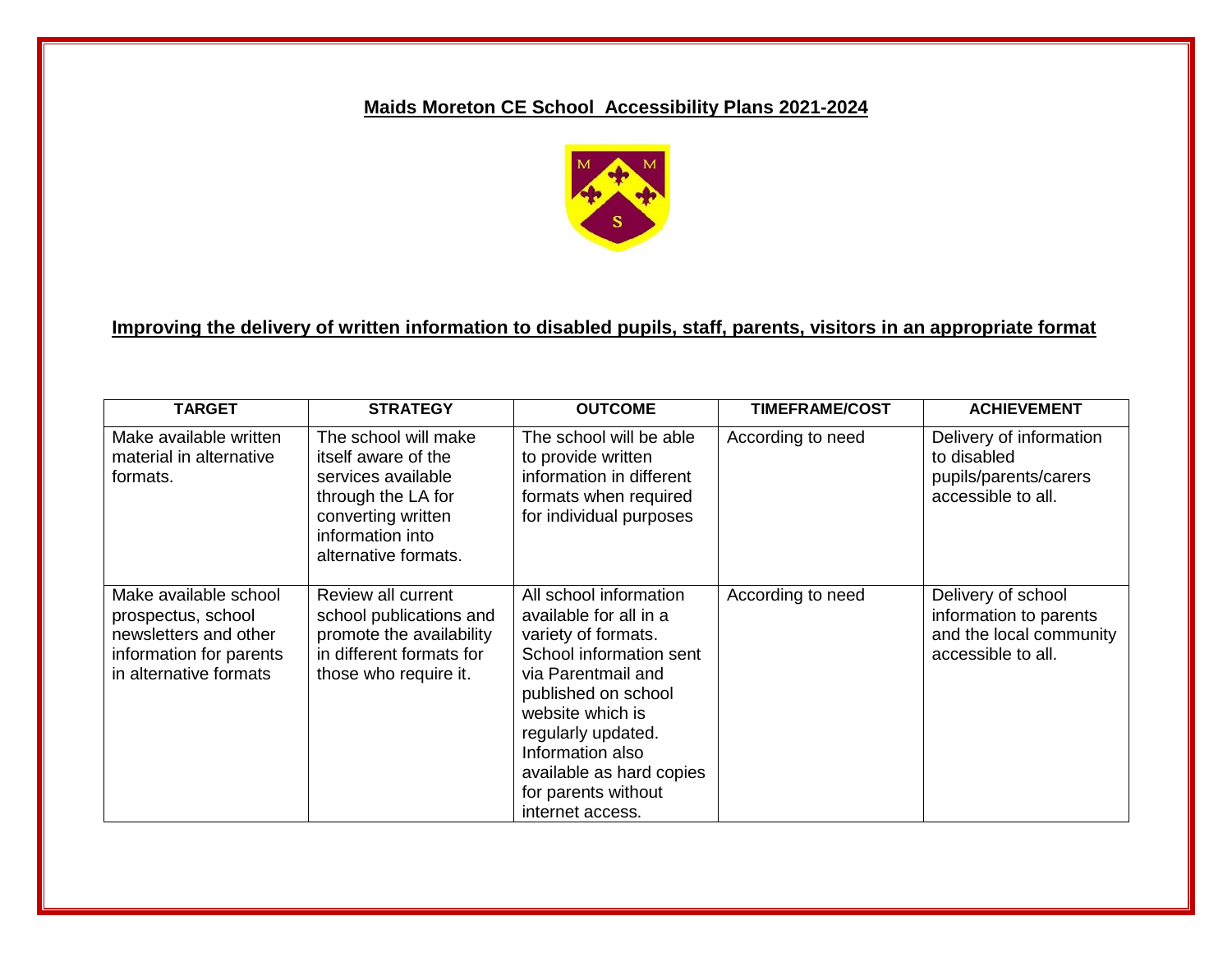| Raise awareness and<br>identify disability issues<br>concerning the use of<br><b>ICT</b>                                                                                                                 | Seek advice for LA as<br>need arises (SEND<br>dept)                                                                                                                                     | Improved knowledge of<br>adaptations of ICT for<br>disabled pupils                                                             | According to need<br>Cost as required.    | Full ICT access for<br>disabled pupils<br>available.                                                   |
|----------------------------------------------------------------------------------------------------------------------------------------------------------------------------------------------------------|-----------------------------------------------------------------------------------------------------------------------------------------------------------------------------------------|--------------------------------------------------------------------------------------------------------------------------------|-------------------------------------------|--------------------------------------------------------------------------------------------------------|
| Continue to use an<br>electronic method of<br>communicating with<br>parents. [Parentmail and<br>email]                                                                                                   | Electronic methods of<br>communicating with<br>parents continue to be<br>provided.                                                                                                      | The school continues to<br>use electronic<br>communication<br>methods and is<br>knowledgeable about<br>best practice           | January 2021 onwards<br>Cost as required. | The school continues to<br>adopt electronic<br>communication with<br>parents [parentmail and<br>email] |
| Provide coloured<br>overlays for pupils with<br>visual dyslexia                                                                                                                                          | The school will purchase<br>coloured overlays for<br>use with pupils with<br>visual dyslexia                                                                                            | Coloured overlays used<br>for dyslexic pupils.                                                                                 | Jan 2021 onwards<br>Costs of overlays.    | Dyslexic pupils have<br>improved access to<br>written text.                                            |
| Continue to pay<br>subscription to an<br>educationally focused<br>website company to<br>ensure that fonts used<br>on the school website,<br>are clear and<br>appropriate background<br>colours are used. | The school will continue<br>to subscribe to a<br>website company to<br>ensure that fonts used<br>on the school website,<br>are clear and<br>appropriate background<br>colours are used. | Website is user friendly<br>for all users.                                                                                     | Jan 2021 onwards<br>Subscription costs.   | Website accessible to all<br>users.                                                                    |
| Continue to use visual<br>timetables in all classes                                                                                                                                                      | The school will ensure<br>all classes display a<br>visual timetable.                                                                                                                    | Visual timetables on<br>display in all classes for<br>all children to reference,<br>particularly for those<br>pupils with ASD. | Jan 2021 onwards                          | All children can access<br>the daily timetable and<br>are familiar with<br>routines.                   |
| Provide a new<br>IWB/screen in the<br>school hall for<br>assemblies and<br>presentations to support<br>VI and HI pupils,<br>parents, staff and<br>visitors.                                              | New IWB/screen<br>provided as part of<br>school expansion<br>project which will<br>enhance sound and<br>picture quality for those<br>with VI and HI                                     | New IWB/screen in<br>place with enhanced<br>visual and sound quality                                                           | October 2021                              | All users can access<br>presentations effectively                                                      |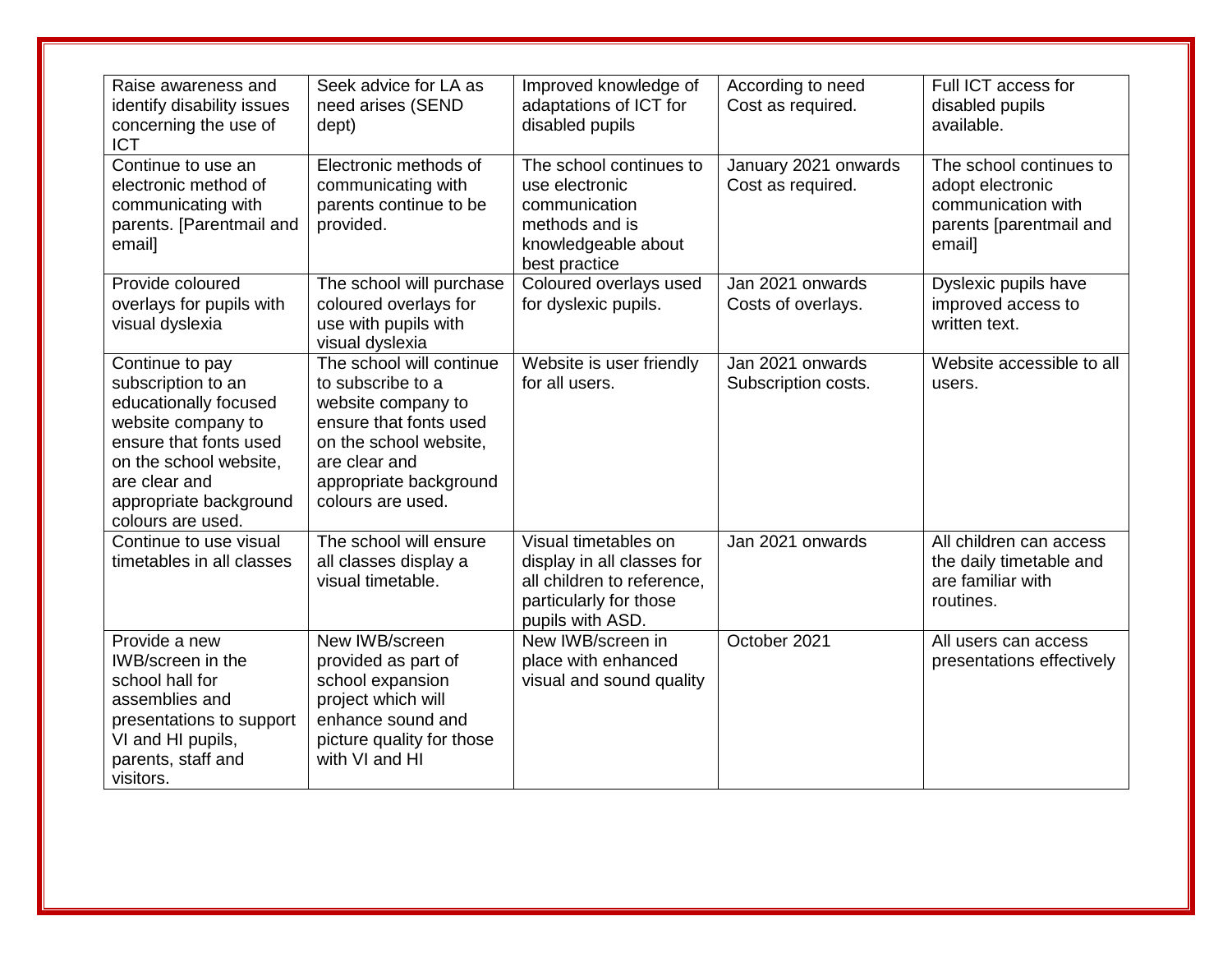#### **Maids Moreton CE School Accessibility Plans 2021-2024**



#### **Improving the Physical Environment of the school to increase the extent to which disabled pupils can take advantage of education and associates services.**

This Plan is structured in conjunction with school's Asset Management Plan, Safeguarding Policy, SEND Policy, School Travel Plan, Health and Safety Audits and Capital Build Programme. The Plan considers the work necessary to ensure reasonable adjustments have been made to the physical environment of the school to accommodate accessibility issues.

| Location                | Item to improve Physical         | <b>Activity</b>                          | Timescale         | Cost            |
|-------------------------|----------------------------------|------------------------------------------|-------------------|-----------------|
|                         | access                           |                                          |                   |                 |
| Approach to school      | Drop kerbs, traffic calming,     | Install drop kerbs, traffic calming      | Ongoing           | <b>BC</b>       |
|                         | pedestrian crossing              | measures and a pedestrian crossing       |                   | <b>Highways</b> |
|                         |                                  | [Link to School Travel Plan]             |                   |                 |
| Playground entrance to  | Install ramp to cover steps into | Provide ramp to make safer and easier    | According to need | As funds        |
| Year 1 and 2 classrooms | Year 1 and 2 classrooms          | access into Year 1 and 2 classrooms,     |                   | allow           |
|                         |                                  | especially for wheelchair users          |                   |                 |
| All entrances both      | Flush floor surfaces with        | Improve access to all areas of the       | According to need | As funds        |
| external and internal   | doorways sufficiently wide to    | school both ingress, egress and through  |                   | allow           |
|                         | accommodate a wheelchair         | internal doorways by ensuring that floor |                   |                 |
|                         |                                  | surfaces are flush or have ramps and     |                   |                 |
|                         |                                  | that doorways are sufficiently wide      |                   |                 |
|                         |                                  | enough to accommodate a wheelchair.      |                   |                 |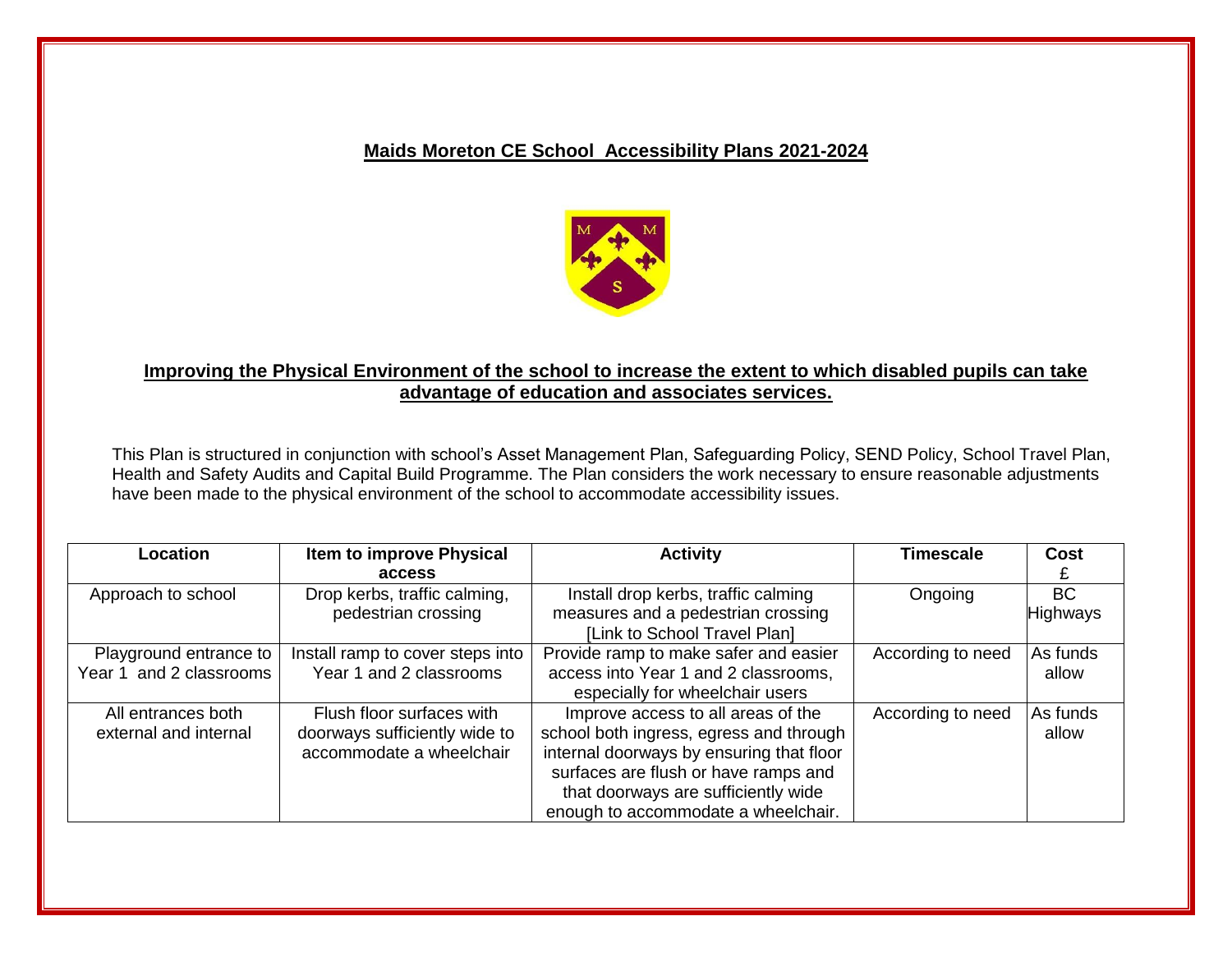| Main school pathway                                       | Kerb edgings                                                                                                                          | Re-paint kerb edgings yellow to aid<br>visual recognition                                                                                                            | According to need           | <b>BC</b>         |
|-----------------------------------------------------------|---------------------------------------------------------------------------------------------------------------------------------------|----------------------------------------------------------------------------------------------------------------------------------------------------------------------|-----------------------------|-------------------|
| Car park                                                  | Allocated designated disabled<br>parking bay                                                                                          | Provide designated parking bay for<br>disabled persons                                                                                                               | According to need           | As funds<br>allow |
| Footpaths                                                 | Footpaths and walk ways                                                                                                               | Review levels and condition of footpaths<br>and carry out remedial work as required                                                                                  | Part of termly H&S<br>audit | As funds<br>allow |
| Corridors/exits/entrances/<br>Cloakrooms/fire exit routes | Ensure free from trip hazards<br>and keep emergency exits<br>clear                                                                    | Ensure exits are clear and hazard free.<br>Remove any obstacles from around<br>signed emergency routes                                                               | Jan 2021-ongoing            | None              |
| Children's toilets                                        | Children's toilets                                                                                                                    | Provide grab rails to assist the disabled<br>user                                                                                                                    | According to need           | As funds<br>allow |
| Classrooms/ Library/Hall                                  | Improve furniture layouts to<br>increase access                                                                                       | Staff to be aware of mobility and H&S<br>issues                                                                                                                      | According to need           | None              |
| Fire exits and exit routes                                | <b>Personal Emergency</b><br><b>Evacuation Plans</b>                                                                                  | Put in place Personal Emergency<br>Evacuation Plans for all disabled<br>children to ensure disabled pupils can<br>be a safely evacuated from the school<br>building. | According to need           | None              |
| School expansion project                                  | *New library, staffroom,<br>disabled and other toilets,<br>expanded hall and new<br>classroom. All meet latest<br>access legislation. | Building project to expand the school to<br>full primary*                                                                                                            | October 2021                | LA<br>funded      |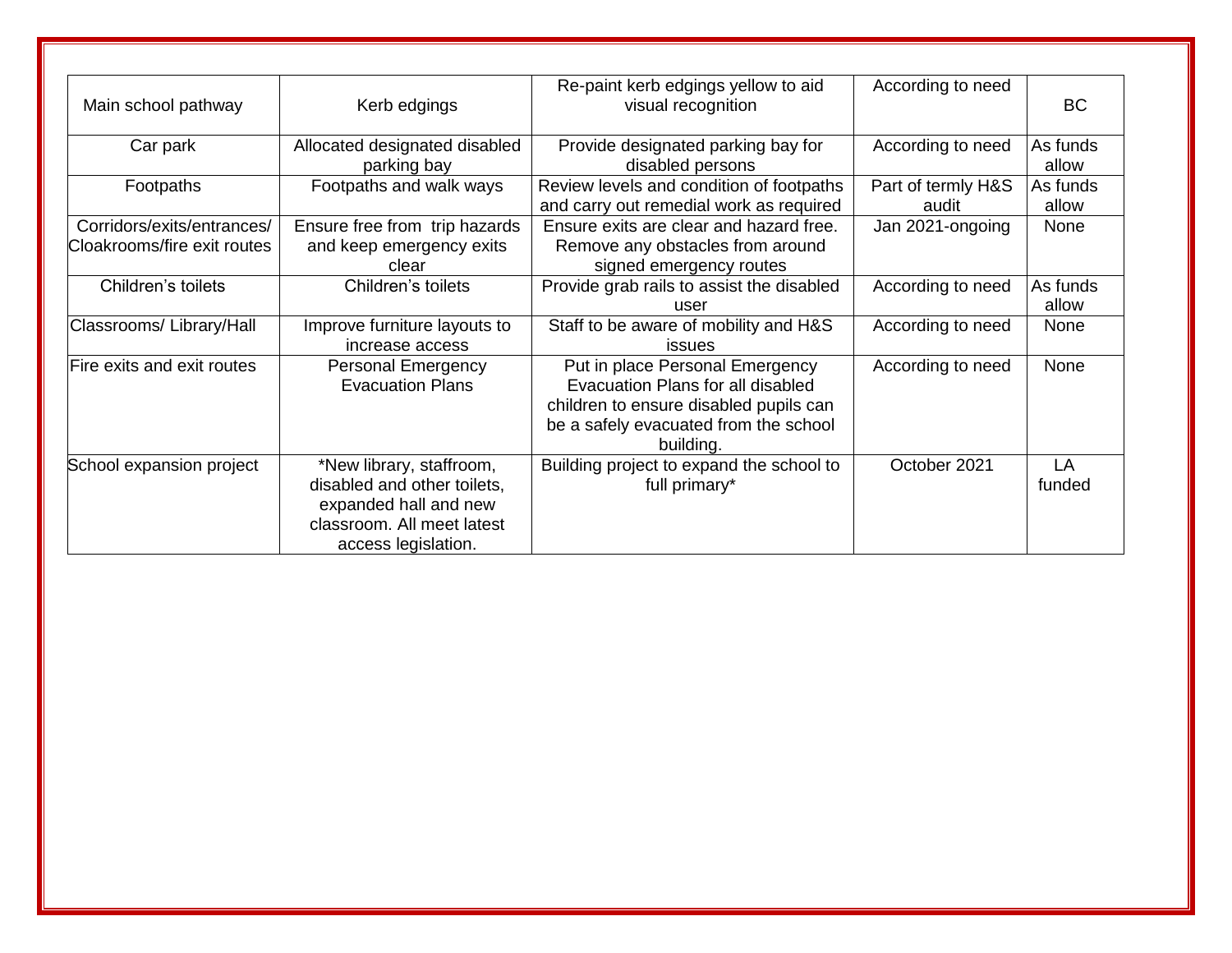### **Maids Moreton CE School Accessibility Plans 2021-2024**



# **Increasing the extent to which disabled pupils can participate in the school curriculum.**

| <b>Target</b>                                                                                                                             | <b>Strategy</b>                                                                                                                                                          | <b>Outcome</b>                                                                                                                                                                                                                                                         | Timeframe/Cost                                                        | <b>Achievement</b>                                                                        |
|-------------------------------------------------------------------------------------------------------------------------------------------|--------------------------------------------------------------------------------------------------------------------------------------------------------------------------|------------------------------------------------------------------------------------------------------------------------------------------------------------------------------------------------------------------------------------------------------------------------|-----------------------------------------------------------------------|-------------------------------------------------------------------------------------------|
| Provide training for<br>teaching and support<br>staff in the early<br>identification of children<br>with specific needs.                  | Undertake an audit of<br>staff training<br>requirements.<br>Access outreach<br>support from relevant<br>agencies.<br>Send staff on CPD<br>training according to<br>need. | All staff are familiar with the criteria<br>for identifying specific needs and<br>how best to support these children in<br>the classroom.                                                                                                                              | According to<br>need.<br>Cost of outreach<br>support and<br>training. | Children with specific<br>needs are quickly<br>identified and supported<br>appropriately. |
| Ensure that staff have<br>specific training in order<br>to be best placed to<br>support the diverse<br>needs of pupils in their<br>class. | Undertake an audit of<br>staff training<br>requirements.<br>Access outreach<br>support from relevant<br>agencies.<br>Send staff on CPD<br>training according to<br>need. | All teachers are able to meet the<br>requirements of disabled children's<br>needs with regards to accessing the<br>curriculum. Teachers are aware of<br>the relevant challenges and can<br>ensure that all pupils have equality<br>of access to teaching and learning. | According to<br>need.<br>Cost of outreach<br>support and<br>training. | Equality of access for all<br>children to the EYFS<br>and National<br>Curriculum.         |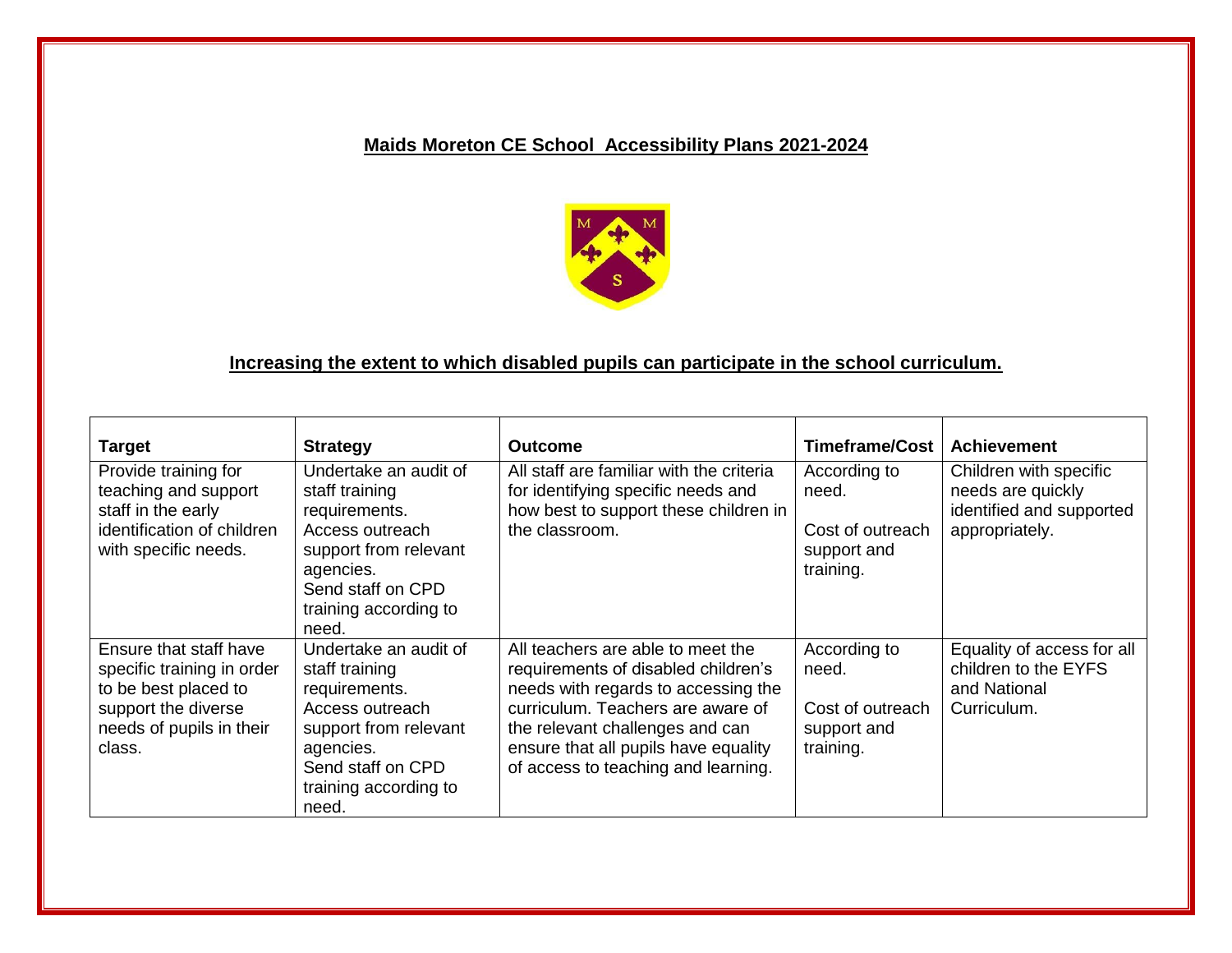| <b>Training for Awareness</b><br>Raising of Equality<br><b>Issues</b>                                                          | Provide training for<br>governors, staff, pupils<br>and parents.                                                                | Whole school community aware of<br>issues relating to equality                                                                                                                                                 | Ongoing<br>Cost of training<br>as required.              | Whole school<br>community aware of and<br>comply with equality<br>duties.                                                                               |
|--------------------------------------------------------------------------------------------------------------------------------|---------------------------------------------------------------------------------------------------------------------------------|----------------------------------------------------------------------------------------------------------------------------------------------------------------------------------------------------------------|----------------------------------------------------------|---------------------------------------------------------------------------------------------------------------------------------------------------------|
| Ensure all children on<br>SEND register have a<br><b>School Support</b><br>Plan/EHCP plan in place<br>according to need.       | <b>EHCP/School Support</b><br>Plans in place for all<br>SEND children.                                                          | School support plans/EHCP<br>plans/ADPR plans are up to date<br>and treated as live document. Short<br>term measurable targets set and<br>reviewed on a termly basis in<br>collaboration with parents.         | SENDCo and<br>class teacher<br>time.[termly]             | The needs of pupils with<br>SEN or possible SEN<br>are met to ensure they<br>fulfil their full potential,<br>narrow the attainment<br>gap and have full |
| Ensure all children<br>identified with possible<br>early SEN needs, are<br>identified and supported<br>through the ADPR cycle. | ADPR plans in place for<br>all children identified as<br>a possible concern.                                                    |                                                                                                                                                                                                                |                                                          | access to the<br>curriculum.                                                                                                                            |
| Plan all out-of-school<br>activities including clubs<br>and off-site visits to<br>ensure the participation<br>of all pupils    | Review all out-of-school<br>provision to ensure<br>compliance with<br>legislation                                               | All out-of-school activities will be<br>conducted in an inclusive<br>environment with providers that<br>comply with all current and future<br>legislative requirements.                                        | Ongoing                                                  | Full access to all school<br>activities for all pupils                                                                                                  |
| Review TA deployment<br>as needed to enable<br>pupils with SEN are<br>appropriately<br>supported.                              | Review TA deployment<br>in light of SEND pupils<br>joining the school to<br>ensure these pupils are<br>appropriately supported. | TA support is allocated in<br>accordance with the individual<br>needs of SEND pupils.                                                                                                                          | As required<br>Cost of<br>additional TAs<br>as required. | SEND pupils receive the<br>support they require<br>throughout the school<br>day to fully access the<br>curriculum and all other<br>opportunities.       |
| Classrooms are<br>optimally organised to<br>promote the<br>participation and<br>independence of all<br>pupils                  | Review and implement a<br>suitable layout of<br>furniture and equipment<br>for all classes                                      | Lessons start on time without the<br>need to make adjustments to<br>accommodate the needs of<br>individual pupils.<br>Children have ready access to a full<br>range of resources to support their<br>learning. | According to<br>need                                     | Full access to the EYFS<br>and National Curriculum<br>for all pupils.                                                                                   |